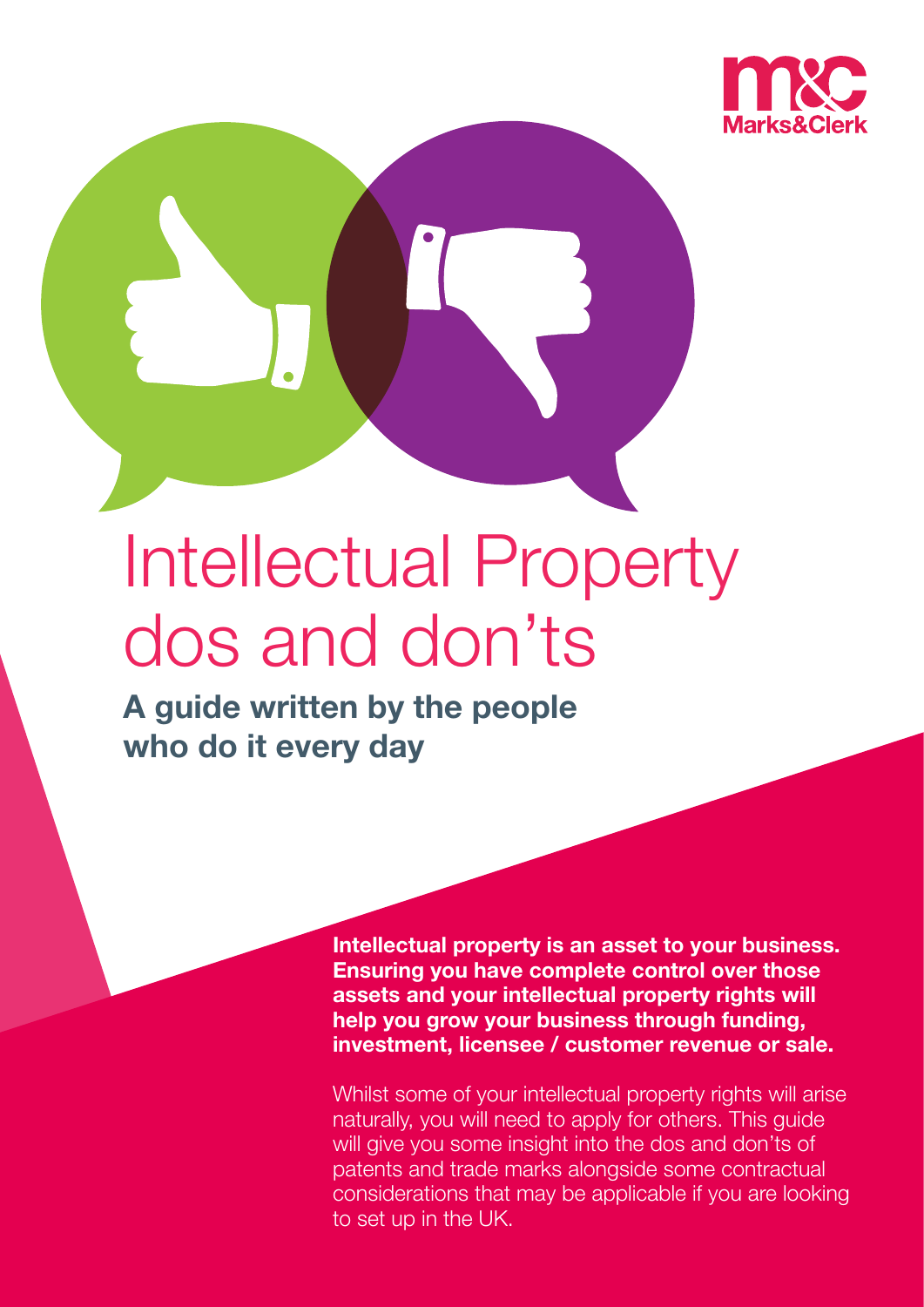# **Contractual**

### **Contracts**

- $\triangleright$  Do make sure you fully understand the implications of the contract you are entering into and have it reviewed by your lawyer
- ◆ Do your lawyers truly know your sector? Verbal, badly worded and ambiguous contracts may save you the legal expense upfront but can cost you exponentially in the longer term
- **X** Don't sign a contract that includes provisions that are illegal or unenforceable
- $\triangleright$  Do be wary of the implications of contracts governed by different jurisdictions

#### **Confidentiality**

- **\*** Don't disclose a third party's confidential information without its consent, you could be liable to that third party for breach of confidentiality
- $\blacktriangleright$  Do only disclose information under a written confidentiality agreement and only receive information subject to such obligations if you really need to
	- Note: this can include information relating to current and future technology, commercial and marketing strategies, finances, personal and contractual relationships with third parties, such as customers and licensees. Whatever its nature, its unauthorised disclosure can be very damaging. e.g. it could result in competitors gaining knowledge of your commercial intentions.

#### **Preparing for investment or company sale**

- $\blacktriangleright$  From day one, you should identify companies you might want to be acquired by and conduct your company in a way that means they might at some point in the future want to buy or invest in you
- $\triangledown$  Do ask yourself the following questions:
- $\bullet$  *Is there a market for what your company does? This can be far more important than whether your product / technology is interesting or innovative.*
- $\odot$  *How much of a threat is the competition, not just now but in the future?*
- $\odot$  *Does the company have a product pipeline? Being a "one hit wonder" is no use in the long term.*
- $\vee$  Do make sure you have the right team. As well as having the right technical skill, they need to have the soft skills too e.g. get along with your investors

www.marks-clerk.com **T** @marksandclerk **In Marks & Clerk**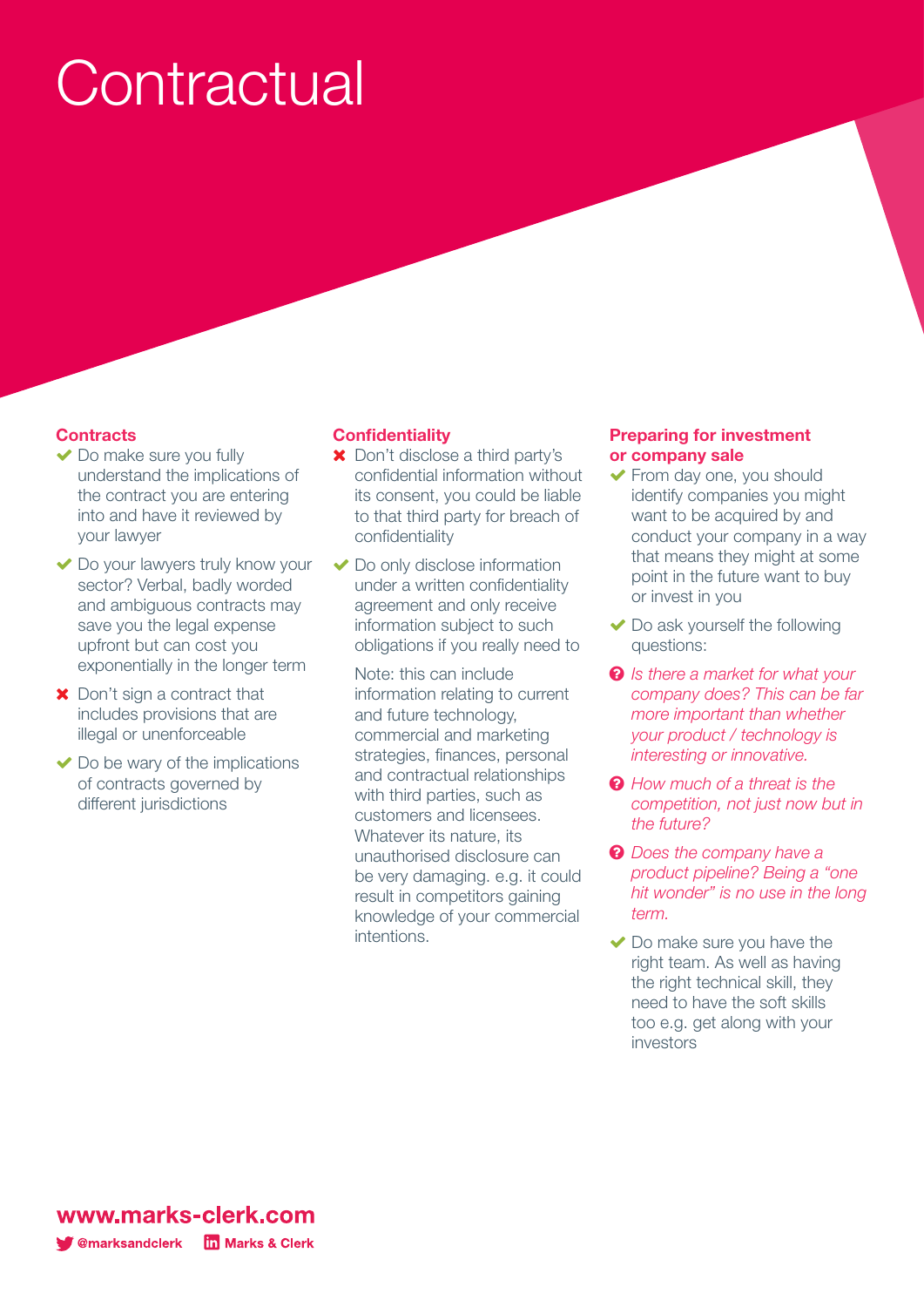## Patents

Patents can be an asset to your business and a promising prospect for potential investors and buyers. If you think you have a patentable invention, consider the following:

- $\vee$  Do operate a simple invention capture system (ideally based around an invention disclosure document) and encourage and educate your researchers to engage with the system. A little more effort up front can make the preparation of patent applications much simpler
- $\blacktriangleright$  Do keep your inventions secret until your patent application is filed. Demonstrations of your product in public / online (unless specific circumstances apply) or any form of disclosure (e.g. oral or written) will be considered as "prior art" against a later filed patent application
- $\vee$  Do decide on a filing strategy and discuss this with a patent attorney or patent agent. Be clear on the reason(s) for proceeding with new filings and commit adequate effort and funds to the filing(s)
- $\blacktriangleright$  Do plan for any upcoming deadlines so researchers (and patent attorneys) can, e.g. do the necessary research and / or experiments ahead of time. Once a patent application is filed, you should be aware that you will have a specific timeline to get everything done



www.marks-clerk.com **T** @marksandclerk **In Marks & Clerk**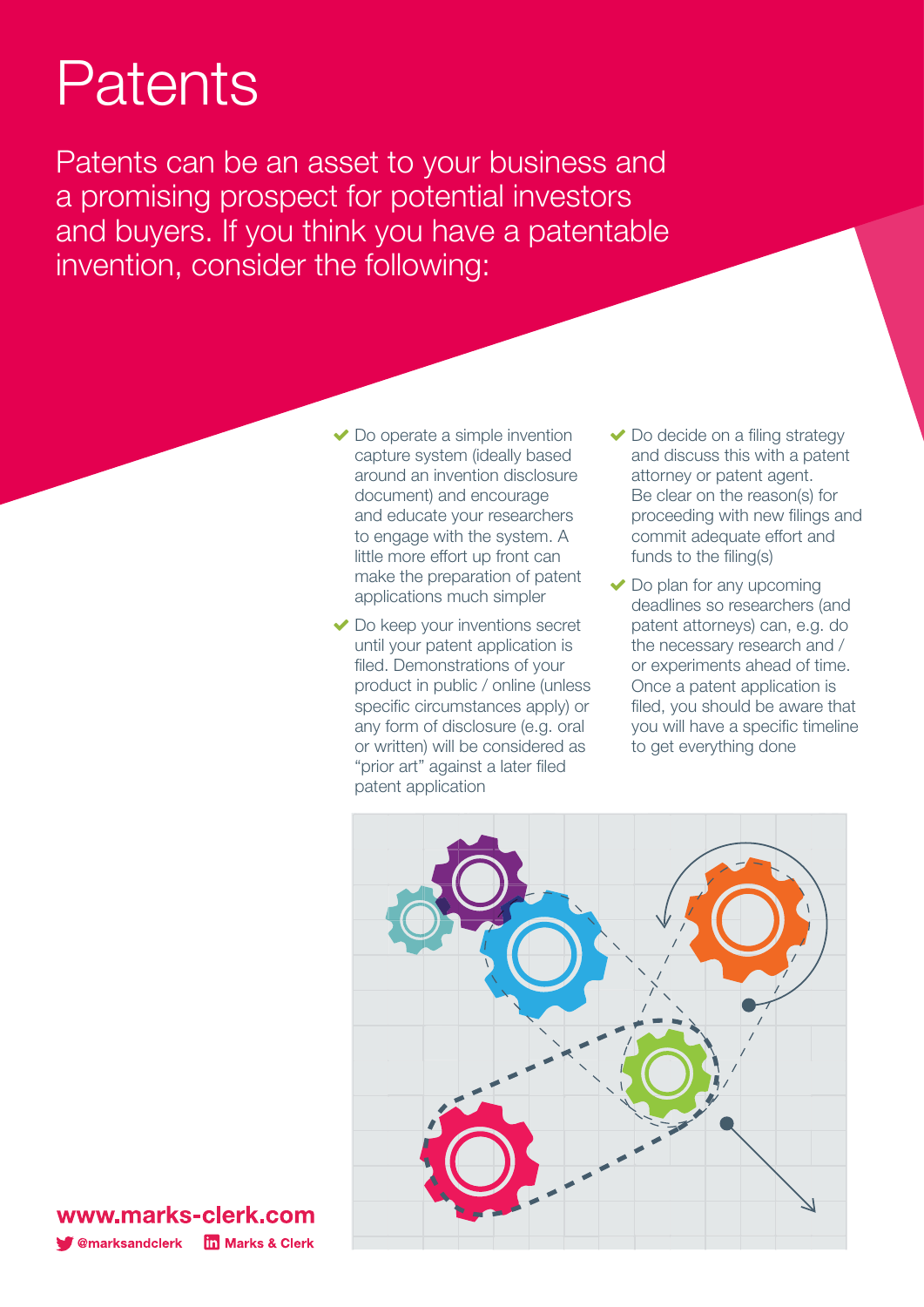## Trade marks

Trade marks can also be an asset to your business and be a key component to protecting your brand. If you are thinking about registering a trade mark, consider the following:



 $\vee$  Do check that a mark is free to

Note: For a period between January 2021 and September 2021, UK searches will still have to include the EU as many EU applications may not have been copied across to the UK register.

- $\triangleright$  Do consider carefully what it is you want to protect and where. Ask yourself the following:
- $\odot$  *What is the best mark to file for: a word, logo or combination of the two?*
- p *Which countries do you want to cover?*
- $\odot$  *Is this likely to change in the near future?*
- p *What goods and services are you providing now and are there any plans for this to expand in the near future?*

Note: From January, any protection for the UK will need to be filed separately from any application for EU protection.

 $\vee$  Do set up a watching service to check that no one else is filing for similar marks (once you have registered protection for your brands). This is a great way to stay on top of your brands

and can often help you avoid extensive legal action

 $\blacktriangleright$  Do use your registered marks and keep evidence of your use across all markets. Many territories, including the UK and EU, require a registered mark to be used if you, the owner, want to keep it. You may need to provide evidence of use if your mark is challenged

Note: From January 2021, use in the UK and EU (i.e. EU 27) will be considered separately and so cannot be used to support marks in the alternative territory.

Note: It is also worth noting that some countries including the UK allow for protection of a mark if it has been used, even if it is not registered. These rights can accrue over time but not all countries (e.g. France) recognise these rights. This does not mean that it is not a advisable to register a mark. Trade marks which have not been registered are a lot harder and more expensive to rely on, plus not as appealing to an investor.